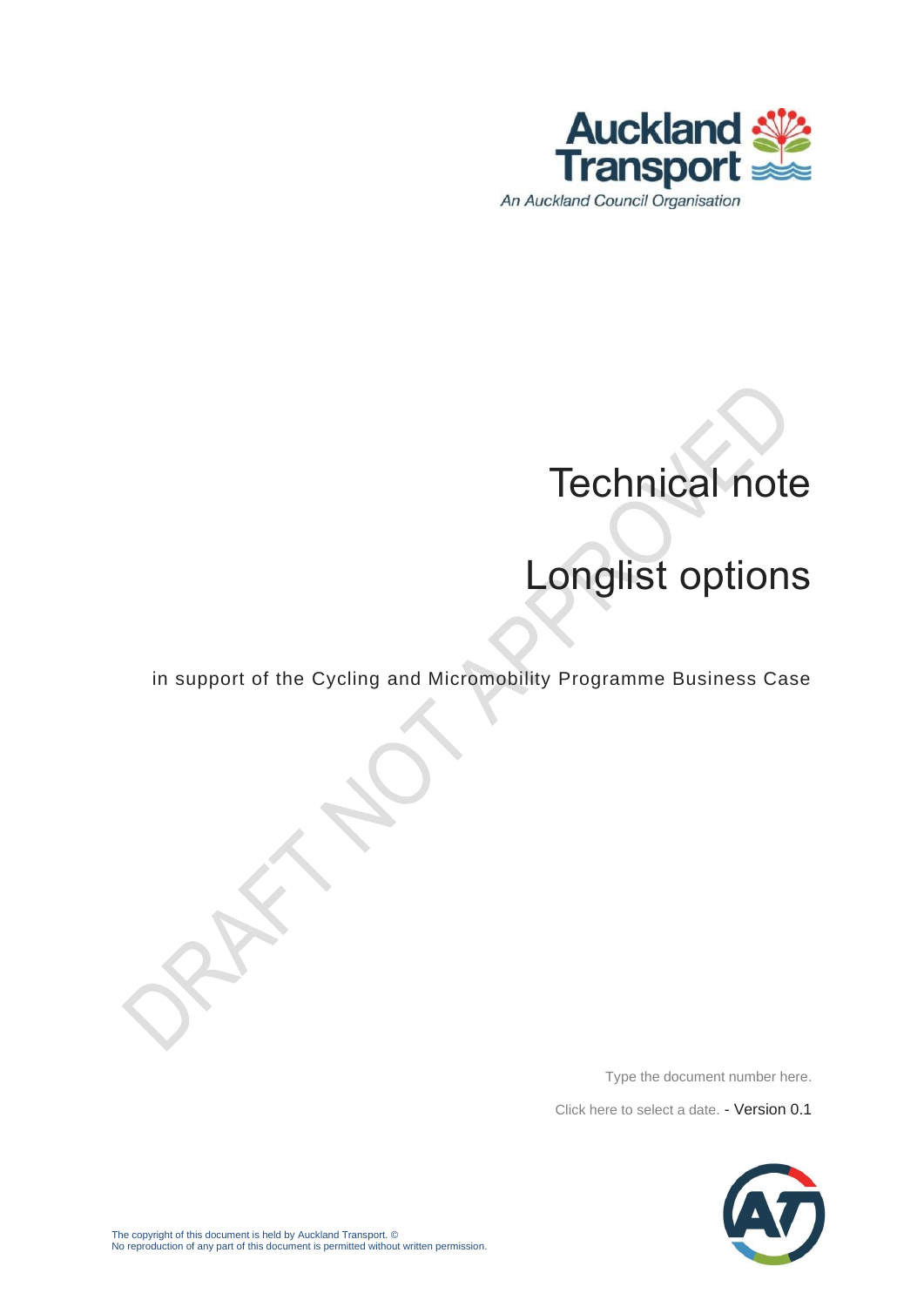

#### **Contents**

| $\mathbf 1$  |     |  |
|--------------|-----|--|
| $\mathbf{2}$ |     |  |
| $\mathbf{3}$ |     |  |
|              | 3.1 |  |
|              | 3.2 |  |
|              | 3.3 |  |
|              | 3.4 |  |
|              | 3.5 |  |
|              | 3.6 |  |
| 4            |     |  |
|              | 4.1 |  |
|              | 4.2 |  |
| 5            |     |  |

| DOCUMENT NAME | Alternatives Assessment Report- Technical note [Project Name]                                                                                                  | <b>VERSION</b> | Version 0.1 |      |
|---------------|----------------------------------------------------------------------------------------------------------------------------------------------------------------|----------------|-------------|------|
| DOCUMENT No.  |                                                                                                                                                                |                |             |      |
| PREPARED BY   |                                                                                                                                                                | <b>DATED</b>   | 7 July 2021 |      |
| FILE NAME/LOC | https://aucklandtransport.sharepoint.com/sites/campbc2021/shared documents/cam pbc -<br>working drafts/2 appendices/appendix e - long list technical note.docx | FILE REF       | 30.0        |      |
|               |                                                                                                                                                                |                |             | Dooc |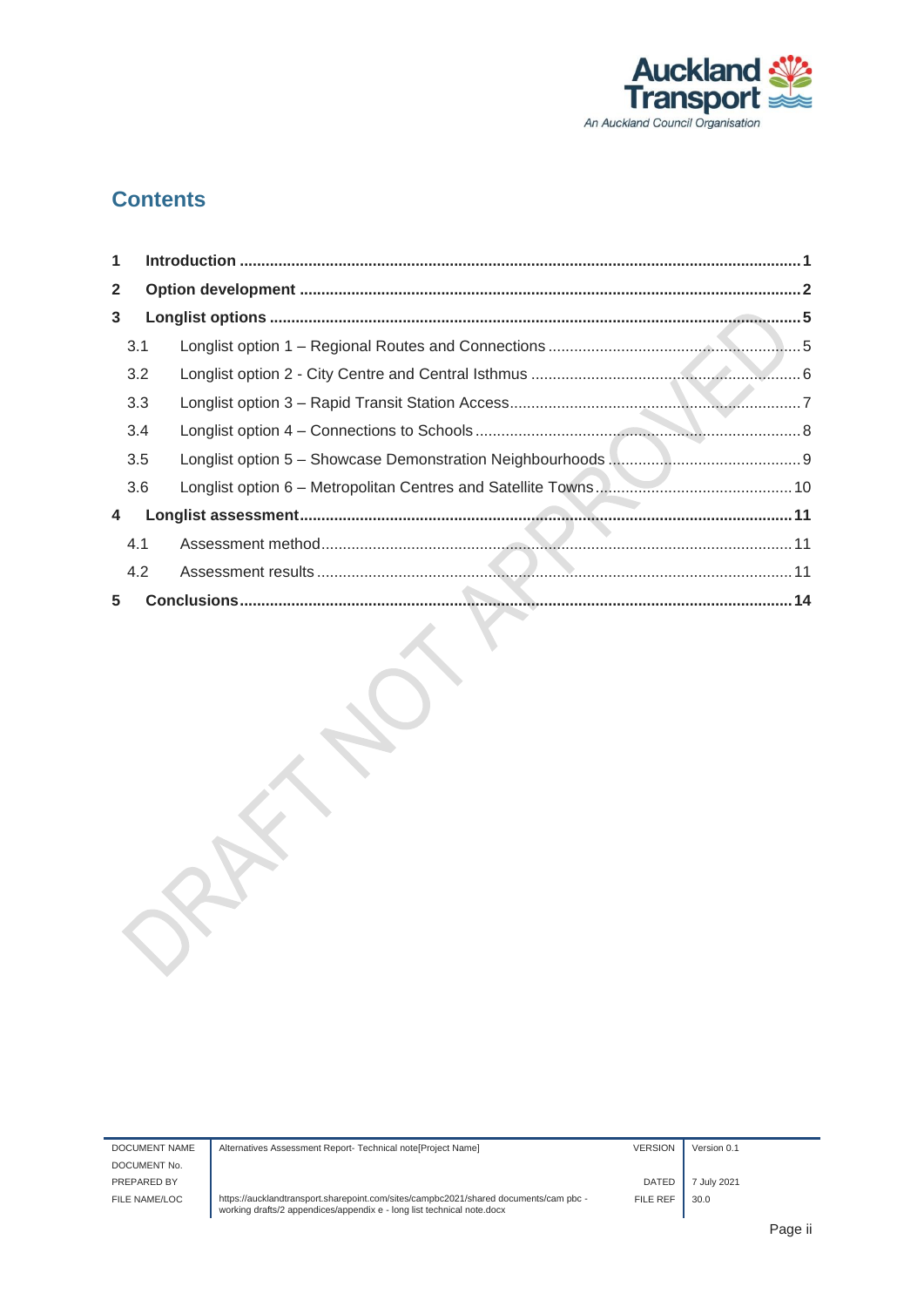

## <span id="page-2-0"></span>**1 Introduction**

The purpose of this document is to outline the Longlist options for the Auckland Cycling and Micromobility Programme Business Case (CAM-PBC).

The list of options and alternatives from the 2017 Auckland Cycling Programme Business Case (2017 PBC) were reviewed and refined by the Project Working Group of the CAM-PBC, with consideration of feedback received from project partners and reference groups.

The CAM-PBC Alternatives Assessment Technical Note explains that most alternatives have merit as either infrastructure options (i.e. cycle network development), cycle parking and customer growth initiatives or policy recommendations. The Longlist Technical Note only looks at those alternatives identified as cycle network development infrastructure that can be delivered directly by the investment partners (as opposed to external parties), they are:

• Protected cycling facilities<sup>1</sup>; and

DOCUME

• Local area networks (LANs), i.e. traffic calming, modal filters and street redesign.

However, this does not diminish the importance of cycle parking, customer growth initiatives and policy recommendations 'alternatives', which have been detailed separately from the cycle network development options development and assessment process, in the Cycle Parking and Customer Growth Initiatives Technical Note, and the Policy Recommendations Technical Note.

<sup>1</sup> Painted cycle lanes do not meet Vision Zero standards for safe cycling and are not included as part of network development.

| DOCUMENT NAME | Alternatives Assessment Report- Technical note [Project Name]                                                                                                  | <b>VERSION</b> | Version 0.1 |  |
|---------------|----------------------------------------------------------------------------------------------------------------------------------------------------------------|----------------|-------------|--|
|               |                                                                                                                                                                |                |             |  |
| DOCUMENT No.  |                                                                                                                                                                |                |             |  |
| PREPARED BY   |                                                                                                                                                                | <b>DATED</b>   | 7 July 2021 |  |
| FILE NAME/LOC | https://aucklandtransport.sharepoint.com/sites/campbc2021/shared documents/cam pbc -<br>working drafts/2 appendices/appendix e - long list technical note.docx | FILE REF       | 30.0        |  |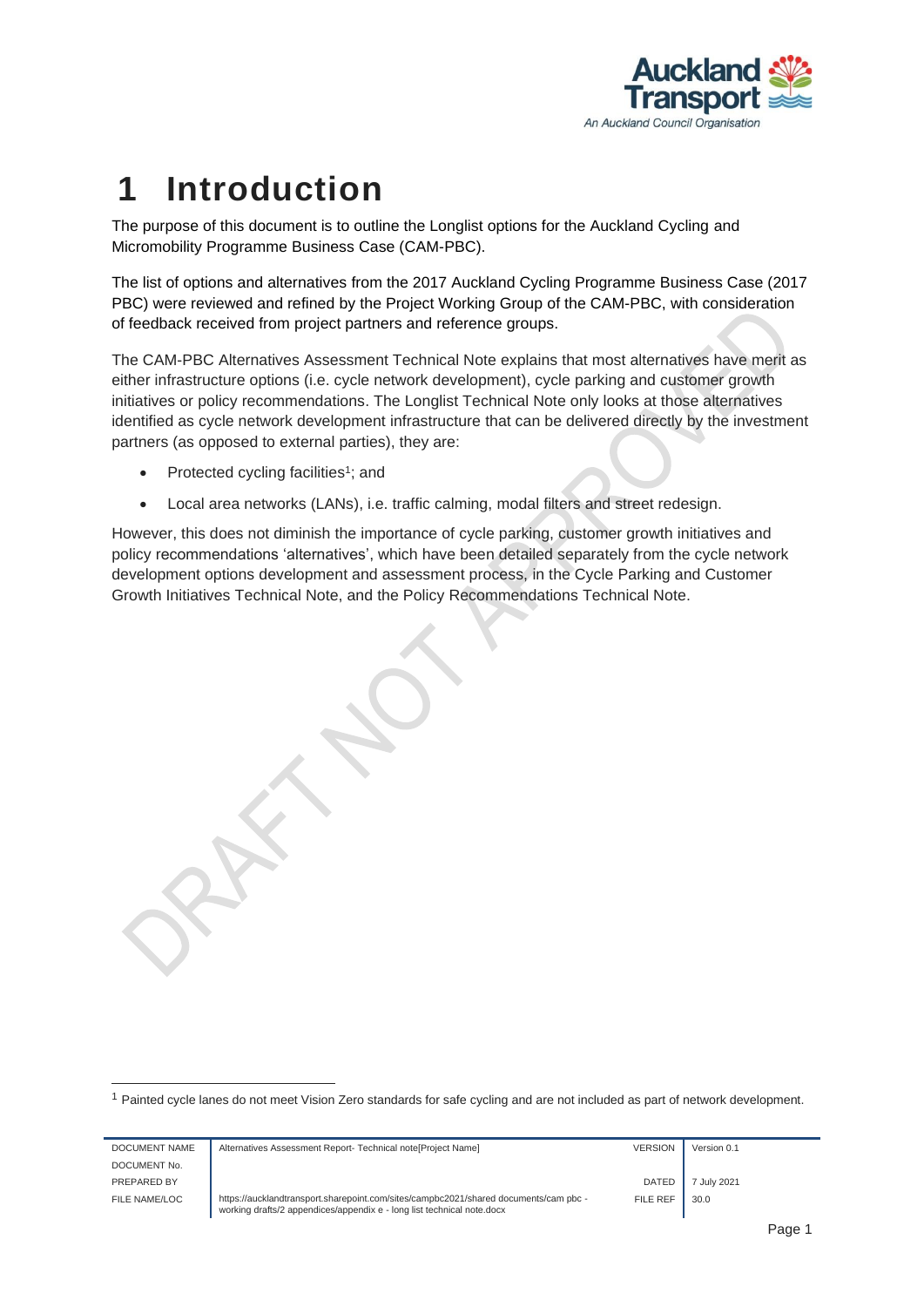

## <span id="page-3-0"></span>**2 Option development**

The 2017 longlist of options was reviewed and refined to generate the longlist of options for the CAM-PBC. Amendments were made to the 2017 longlist of options following feedback from investment partners and reference groups.

The amendments since 2017 are outlined in [Table 2-1](#page-3-1) below. Notable changes since 2017 are:

- The trunk routes option was combined with the long-distance connections option and extended into the city centre. It was renamed the 'Regional Routes and Connections' option to align with the Cycle and Micromobility Strategic Network in Future Connect.
- A metropolitan centres and satellite towns option was added following feedback from project reference groups. This longlist option has merit because it provides cycle facilities within high growth areas, enabling densification through the provision of more transport choice.

Table 2-1 compares the 2017 Longlist of options with the CAM-PBC longlist.

| 2017 Longlist      |                                                                                      | <b>CAM-PBC Longlist</b> |                                               | <b>Amendments</b>                                                                                                                                                                                                                                                                |
|--------------------|--------------------------------------------------------------------------------------|-------------------------|-----------------------------------------------|----------------------------------------------------------------------------------------------------------------------------------------------------------------------------------------------------------------------------------------------------------------------------------|
| <b>Option</b><br>1 | Enhance<br>connections to<br>existing trunk<br>routes and<br>expand trunk<br>network | <b>Option 1</b>         | Regional routes<br>and connections            | Combined with 2017 Option 4.<br>$\bullet$<br>Updated to align with the Future<br>$\bullet$<br><b>Connect Cycle &amp; Micromobility</b><br>Strategic Network.<br>Consider both the development<br>$\bullet$<br>of 'Regional' routes and 'Major'<br>connections into these routes. |
| <b>Option</b><br>2 | City Centre and<br><b>Central Area</b><br><b>Network</b>                             | Option 2                | <b>City Centre and</b><br>central isthmus     | <b>Consider Future Connect's 2031</b><br>$\bullet$<br>Cycle & Micromobility Network.<br>Extend to 10km radius to account<br>$\bullet$<br>for e-bikes<br>Extend to Northshore to account<br>$\bullet$<br>for possible bridge, bus, or ferry<br>connection                         |
| <b>Option</b><br>3 | <b>Rapid Transit</b><br><b>Station Access</b>                                        | <b>Option 3</b>         | <b>Rapid Transit</b><br><b>Station access</b> | <b>Consider Future Connect's 2031</b><br>$\bullet$<br>Cycle & Micromobility Network.                                                                                                                                                                                             |
| <b>Option</b><br>4 | Long-distance<br>connections                                                         |                         | Incorporated into the CAM-PBC Option 1.       |                                                                                                                                                                                                                                                                                  |
| <b>Option</b><br>5 | Demonstration<br>neighbourhoods                                                      | <b>Option 4</b>         | Showcase<br>demonstration<br>neighbourhoods   | Remove reference to 'high<br>$\bullet$<br>quality' in description.<br>Could take the form of Low<br>$\bullet$<br>Traffic/Speed Neighbourhoods.<br>Opportunity to trial tactical<br>$\bullet$<br>urbanism interventions.                                                          |
| <b>Option</b><br>6 | Enhance<br>connections to<br>schools                                                 | <b>Option 5</b>         | Connections to<br>schools                     | Review school clusters.<br>$\bullet$                                                                                                                                                                                                                                             |
|                    |                                                                                      | <b>Option 6</b>         | Metropolitan<br>centres and                   | New option to respond to growth<br>$\bullet$<br>in these areas and increasing                                                                                                                                                                                                    |

<span id="page-3-1"></span>

|  | Table 2-1 Comparison against 2017 options |  |
|--|-------------------------------------------|--|
|  |                                           |  |

| DOCUMENT NAME | Alternatives Assessment Report- Technical note [Project Name]                                                                                                  | <b>VERSION</b> | Version 0.1 |
|---------------|----------------------------------------------------------------------------------------------------------------------------------------------------------------|----------------|-------------|
| DOCUMENT No.  |                                                                                                                                                                |                |             |
| PREPARED BY   |                                                                                                                                                                | DATED          | 7 July 2021 |
| FILE NAME/LOC | https://aucklandtransport.sharepoint.com/sites/campbc2021/shared documents/cam pbc -<br>working drafts/2 appendices/appendix e - long list technical note.docx | FILE REF       | 30.0        |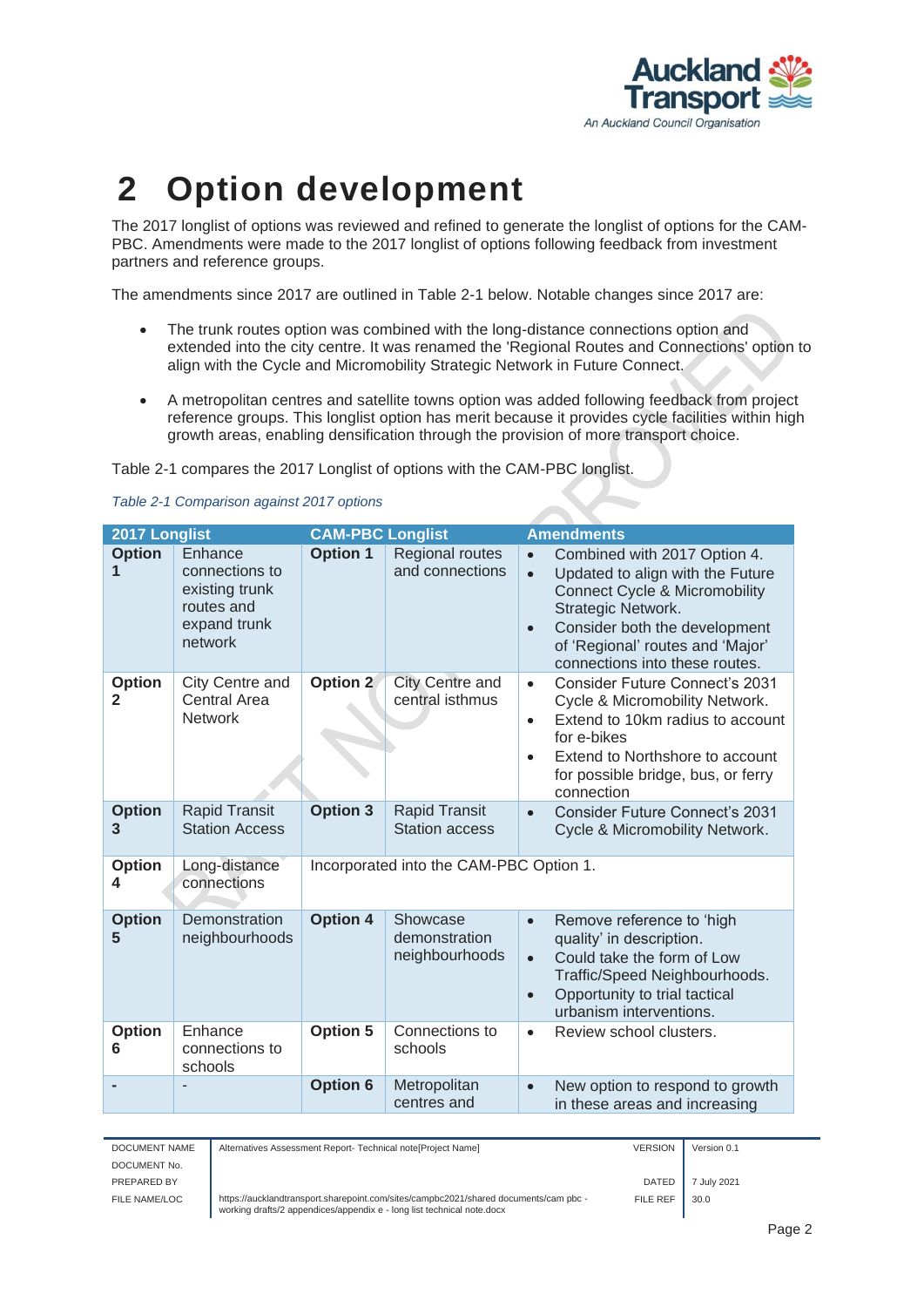

| need to provide cycling facilities.<br>satellite towns |  |
|--------------------------------------------------------|--|

Note that the 2017 recommended option was blend of the 2017 Longlist options 2, 3 and 6.

A description of the CAM-PBC longlist of options, along with the likely journey type, is summarised in [Table 2-2.](#page-4-0) Each option generally targets a different journey type through the provision of safe cycling facilities using the Cycle and Micromobility Network in Future Connect.

#### <span id="page-4-0"></span>*Table 2-2 Longlist options*

| <b>Option</b>                                                             | <b>Description</b>                                                                                                                                                                                                                                         | <b>Likely journey type(s)</b>                                                                                                                                               |
|---------------------------------------------------------------------------|------------------------------------------------------------------------------------------------------------------------------------------------------------------------------------------------------------------------------------------------------------|-----------------------------------------------------------------------------------------------------------------------------------------------------------------------------|
| <b>Longlist option 1</b><br>- Regional<br>routes and<br>connections       | <b>Fills</b><br>missing<br>in the<br>links<br>in the<br>'Regional' routes including<br>'Major'<br>connections into these regional routes<br>(as defined in Future Connect).                                                                                | work<br>and<br>Journeys<br>to<br>secondary/tertiary<br>education,<br>with<br>recreational<br>likely<br>some<br>trips,<br>travelling longer distances than other<br>options. |
| <b>Longlist option 2</b><br>- City centre and<br>central isthmus          | Cycle<br>Micromobility<br>Strategic<br>and<br>Network routes within a 10km radius<br>of the city centre.                                                                                                                                                   | Journeys to work and education, with<br>some local neighbourhood journeys<br>within the city centre and central<br>isthmus.                                                 |
| <b>Longlist option 3</b><br>- Rapid transit<br>station access             | Micromobility<br>Cycle<br><b>Strategic</b><br>and<br>Network routes and supporting local<br>networks<br>near<br>rapid transit<br>area<br>train<br>stations.<br>stations<br>(i.e.<br>and<br>Northern Busway stations).                                      | Journeys to work, education and<br>metropolitan centres via the RTN<br>(i.e. first km last km trips).                                                                       |
| <b>Longlist option 4</b><br>- Showcase<br>demonstration<br>neighbourhoods | Micromobility Strategic<br>Cycle and<br>Network routes and supporting local<br>area networks within a selection of<br>neighbourhoods'<br>ʻdemonstration<br>across Auckland that have higher than<br>average cycle mode share and are<br>regionally spread. | Local neighbourhood journeys<br>including for education and<br>shopping. Commuter trips are likely<br>to be lower than other options.                                       |
| <b>Longlist option 5</b><br>- Connections<br>to schools                   | Micromobility<br>Cycle<br>and<br>Strategic<br>Network routes and supporting local<br>networks around clusters<br>0f<br>area<br>schools with a high collective roll.                                                                                        | primary/secondary<br>Journeys<br>to<br>education. Commuter trips are likely<br>to be lower than other options.                                                              |
| Longlist option 6<br>- Metropolitan<br>centres and<br>satellite towns     | Micromobility Strategic<br>Cycle<br>and<br>Network routes and supporting local<br>networks<br>within metropolitan<br>area<br>centres and satellite towns.                                                                                                  | Local metropolitan and town centre<br>trips<br>including<br>shopping<br>and<br>commuting.                                                                                   |

At longlist stage, the options were kept conceptual and specific routes were not defined or assessed. However, the Cycle and Micromobility Strategic Network in Future Connect was used as a guide of what connections and focus areas would be included within each option. More detailed development and assessment was undertaken in the shortlist development phase.

The CAM-PBC longlist of options has the following potential delivery approaches, which will be explored for the preferred option:

| DOCUMENT NAME | Alternatives Assessment Report- Technical note [Project Name]                                                                                                  | <b>VERSION</b> | Version 0.1 |
|---------------|----------------------------------------------------------------------------------------------------------------------------------------------------------------|----------------|-------------|
| DOCUMENT No.  |                                                                                                                                                                |                |             |
| PREPARED BY   |                                                                                                                                                                | <b>DATED</b>   | 7 July 2021 |
| FILE NAME/LOC | https://aucklandtransport.sharepoint.com/sites/campbc2021/shared documents/cam pbc -<br>working drafts/2 appendices/appendix e - long list technical note.docx | FILE REF       | 30.0        |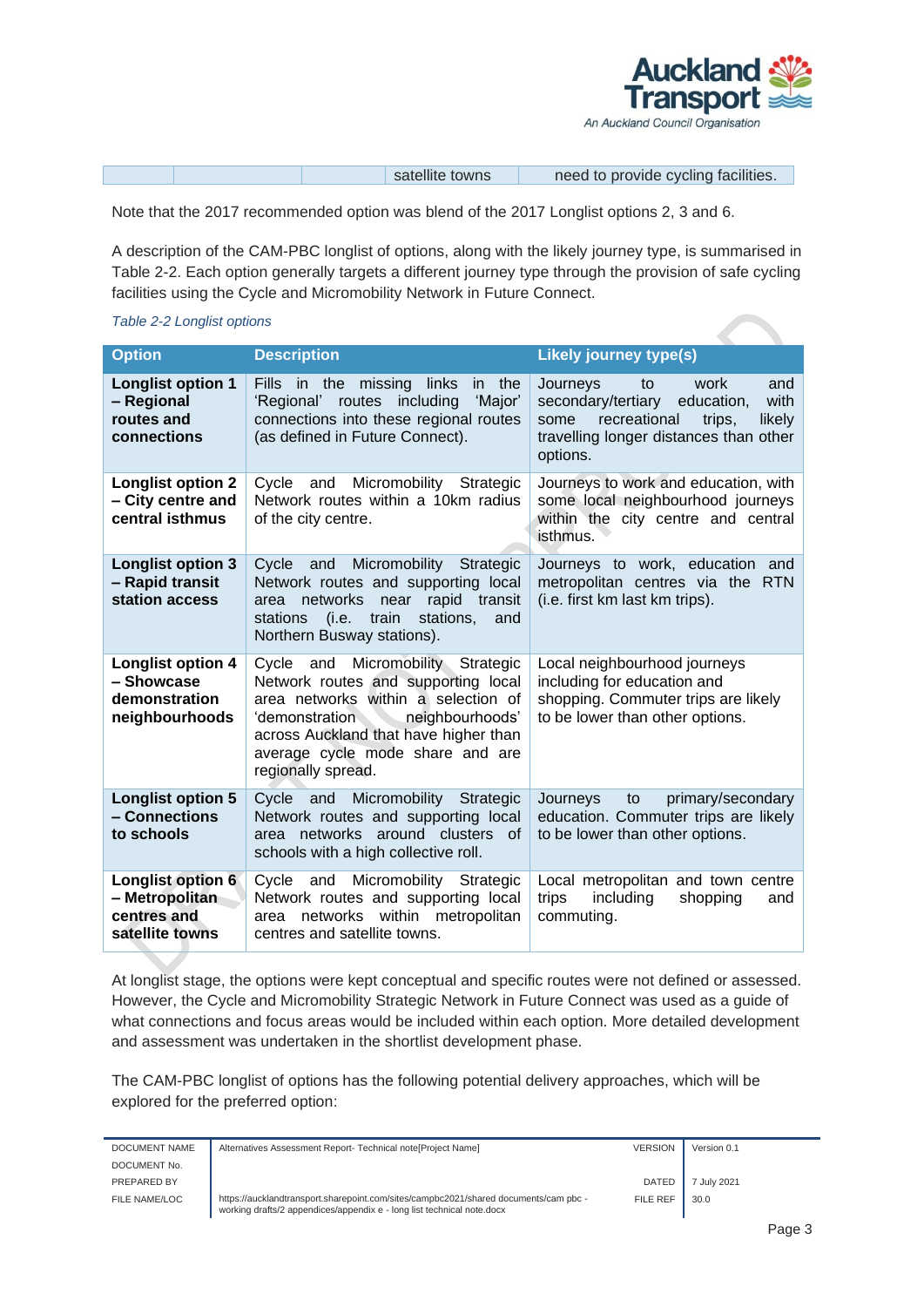

- Tactical urbanism / semi-permanent infrastructure as a means of delivering benefits sooner and/or testing improvements at a lower cost;
- Permanent cycle infrastructure as per Auckland Transport's Transport Design Manual (TDM); and
- Permanent cycle infrastructure with approved departures from TDM standards to enable protected cycling facilities to be delivered within existing road space to (i.e. avoid kerb relocations) to reduce cost and speed up delivery, while maintaining Vision Zero safety standards.

DOCUMENT NAME DOCUMENT No. PREPARED BY FILE NAME/LOC

| Alternatives Assessment Report- Technical note [Project Name]                                                                                                  | <b>VERSION</b> | Version 0.1 |
|----------------------------------------------------------------------------------------------------------------------------------------------------------------|----------------|-------------|
|                                                                                                                                                                | <b>DATED</b>   | 7 July 2021 |
| https://aucklandtransport.sharepoint.com/sites/campbc2021/shared documents/cam pbc -<br>working drafts/2 appendices/appendix e - long list technical note.docx | FILE REF       | 30.0        |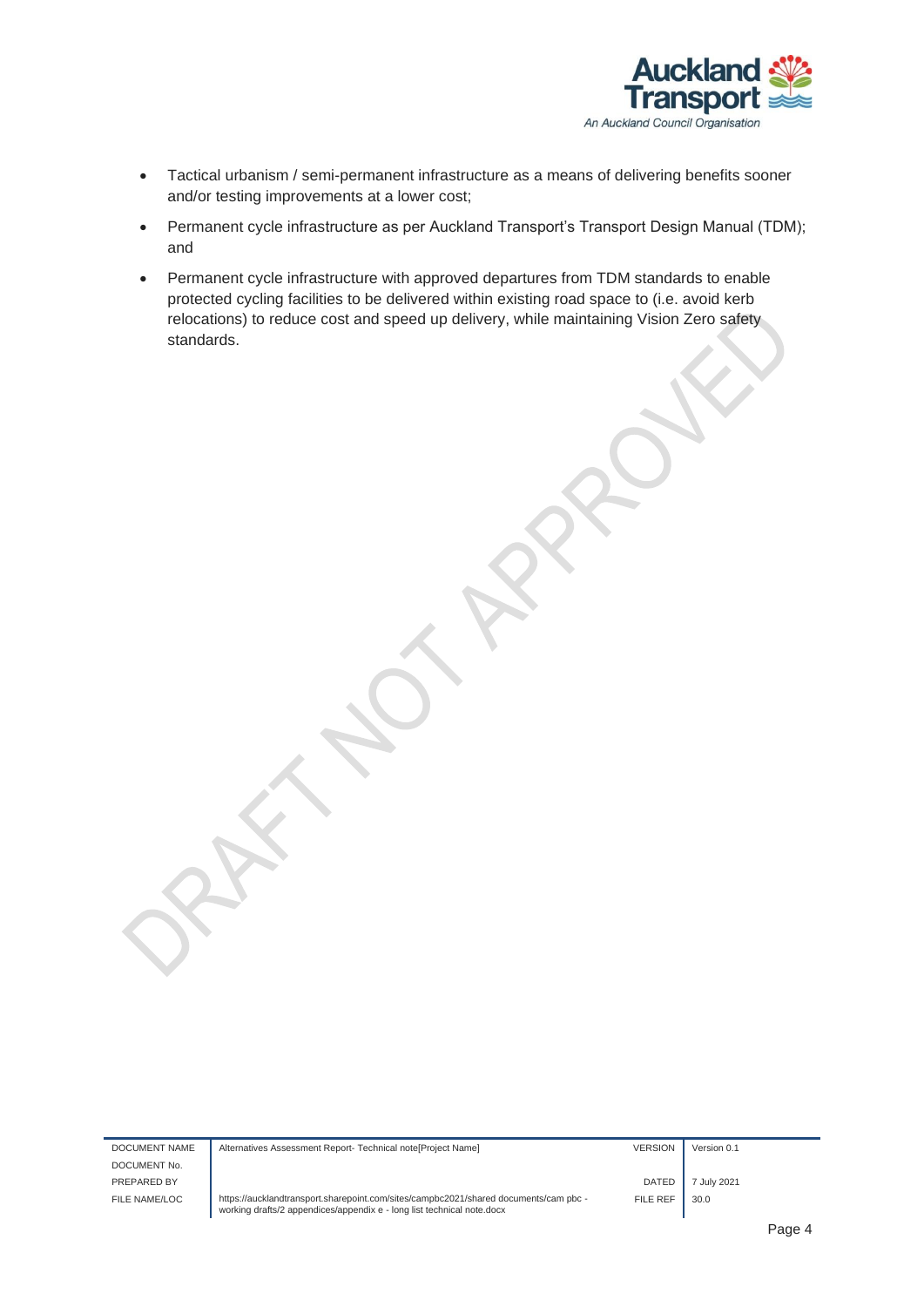

### <span id="page-6-0"></span>**3 Longlist options**

#### <span id="page-6-1"></span>**3.1 Longlist option 1 – Regional Routes and Connections**

Option 1 is the "*Regional Routes and Connections*" network option to further develop Auckland's Cycle and Micromobility Strategic Network (Regional) and enhance the 'Major' connections into this network. This option is considered to have good potential to increase use of the Cycle and Micromobility Strategic Network and maximise the effectiveness of previous investment by building on existing routes and 'filling gaps' in the 'Regional' network.

Some existing 'Regional' routes that this option would look to extend and tie into include the North-Western Cycleway, the South-Western Cycleway, the Waterview Cycleway (along Oakley Creek) and the Tāmaki Drive shared path.



*Figure 3-1 Longlist option 1: Regional Routes and Connections indicative map*

This option aligns well with the Connected Communities Cycling Single Stage Business Case (SSBCs and the Henderson, Manukau and Māngere East SSBCs that are all under development following the 2017 PBC recommended programme.

| DOCUMENT NAME | Alternatives Assessment Report- Technical note[Project Name]                                                                                                   | <b>VERSION</b>  | Version 0.1 |
|---------------|----------------------------------------------------------------------------------------------------------------------------------------------------------------|-----------------|-------------|
| DOCUMENT No.  |                                                                                                                                                                |                 |             |
| PREPARED BY   |                                                                                                                                                                | <b>DATED</b>    | 7 July 2021 |
| FILE NAME/LOC | https://aucklandtransport.sharepoint.com/sites/campbc2021/shared documents/cam pbc -<br>working drafts/2 appendices/appendix e - long list technical note.docx | <b>FILE REF</b> | 30.0        |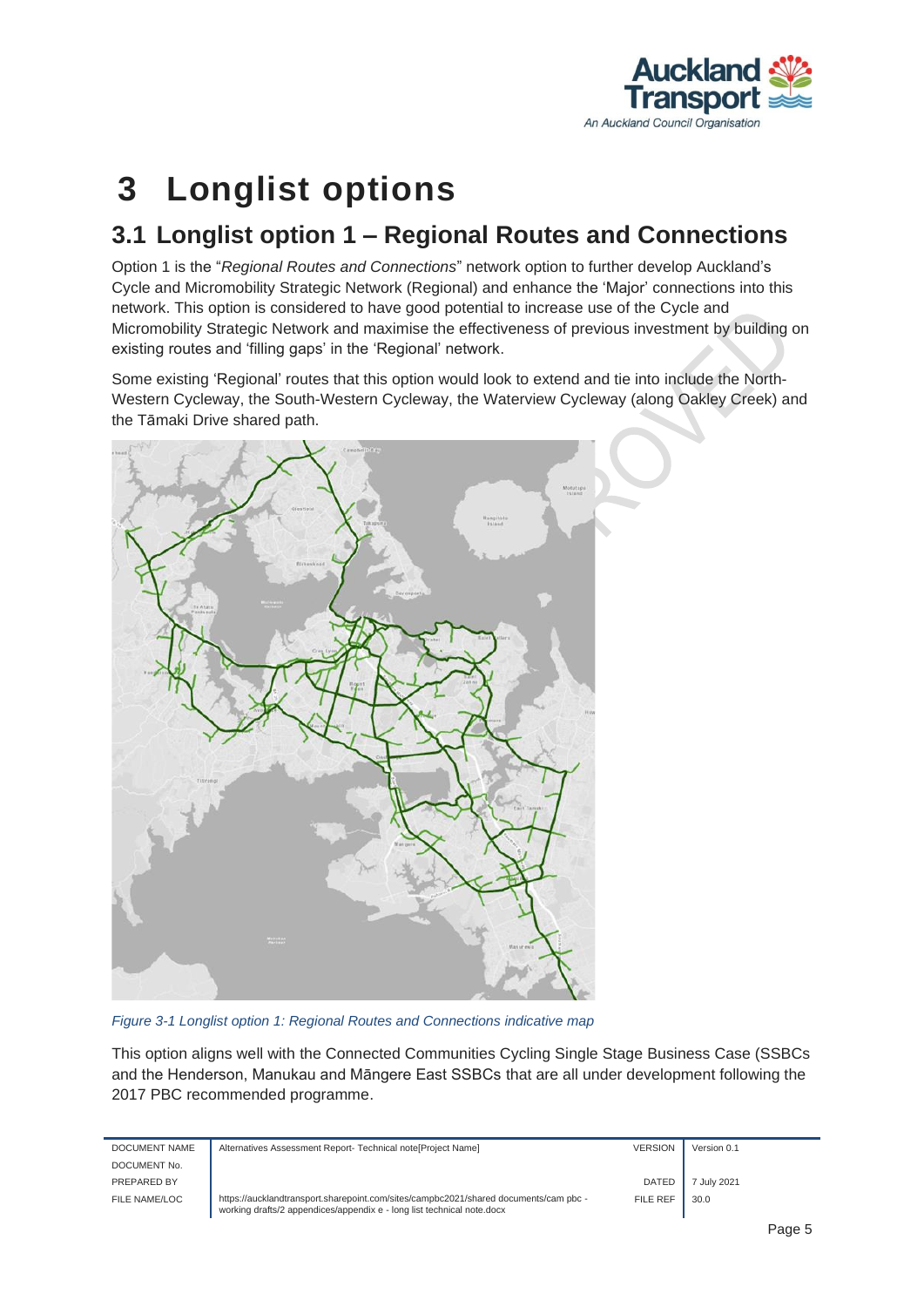

### <span id="page-7-0"></span>**3.2 Longlist option 2 - City Centre and Central Isthmus**

Option 2 is the *"City Centre and Central Isthmus"* network option, with the purpose of developing a grid pattern cycle and micromobility network within approximately 10km of the city centre. This option is expected to enhance cycling access to the city centre and provide for short trips within Auckland's central isthmus. It is expected that this option has good potential to improve cycling and micromobility uptake due to the shorter average commute distance for residents living in this area.

[Figure 3-2](#page-7-1) shows the approximate extent of longlist option 2. The assessment also considered:

- Connections within Northcote in response to a possible walking and cycling bridge, bus or ferry connection;
- Connections within a 10km radius in response to e-bikes and e-scooter extending the potential range for a cycle or micromobility trip; and
- Removal of those connections being delivered by other projects within the next ten years, such as a number of the Connected Communities corridors.



*Figure 3-2 Longlist option 2 - Central city and central isthmus indicative map*

<span id="page-7-1"></span>Option 2 aligns well with the Connected Communities Cycling SSBCs, but not the Henderson, Manukau and Māngere East SSBCs.

| DOCUMENT NAME | Alternatives Assessment Report- Technical note [Project Name]                                                                                                  | <b>VERSION</b>  | Version 0.1 |  |
|---------------|----------------------------------------------------------------------------------------------------------------------------------------------------------------|-----------------|-------------|--|
| DOCUMENT No.  |                                                                                                                                                                |                 |             |  |
| PREPARED BY   |                                                                                                                                                                | <b>DATED</b>    | 7 July 2021 |  |
| FILE NAME/LOC | https://aucklandtransport.sharepoint.com/sites/campbc2021/shared documents/cam pbc -<br>working drafts/2 appendices/appendix e - long list technical note.docx | <b>FILE REF</b> | 30.0        |  |
|               |                                                                                                                                                                |                 | -           |  |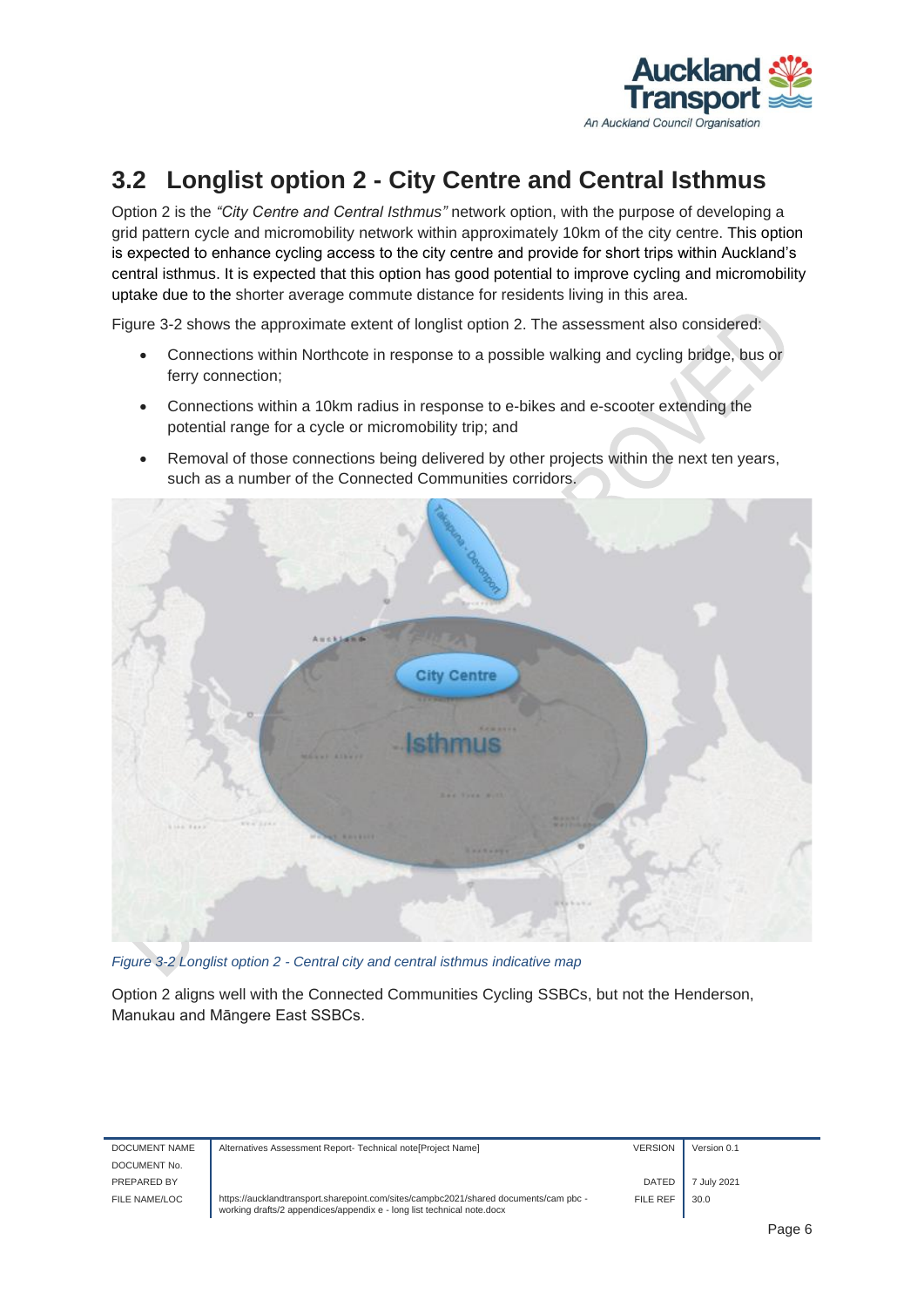

### <span id="page-8-0"></span>**3.3 Longlist option 3 – Rapid Transit Station Access**

Option 3 is the *"Rapid Transit Station Access"* network option, which involves expanding the existing cycle network with a focus on serving cycle trips to access rapid transit station hubs (which also generally coincide with major suburban centres). This option is expected to cater for shorter (less than 15 minute or 3km) cycle trips to and from rapid transit stations ('first-km/ last-km' trips). It was also expected to cater to short-distance trips to/ from major suburban centres.

The map below shows the indicative locations of investment for Longlist option 3 based on the 2017 analysis. It is an indicative map only and not a comprehensive map for investment



*Figure 3-3 Longlist option 3: Rapid Transit Station access indicative map*

Option 3 aligns well with the Henderson Cycling SSBC and parts of the Manukau Cycling SSBC. However, it does not align well with the Connected Communities Cycling SSBCs or the Māngere East SSBC.

| DOCUMENT NAME | Alternatives Assessment Report- Technical note [Project Name]                                                                                                  | <b>VERSION</b> | Version 0.1 |  |
|---------------|----------------------------------------------------------------------------------------------------------------------------------------------------------------|----------------|-------------|--|
| DOCUMENT No.  |                                                                                                                                                                |                |             |  |
| PREPARED BY   |                                                                                                                                                                | <b>DATED</b>   | 7 July 2021 |  |
| FILE NAME/LOC | https://aucklandtransport.sharepoint.com/sites/campbc2021/shared documents/cam pbc -<br>working drafts/2 appendices/appendix e - long list technical note.docx | FILE REF       | 30.0        |  |
|               |                                                                                                                                                                |                |             |  |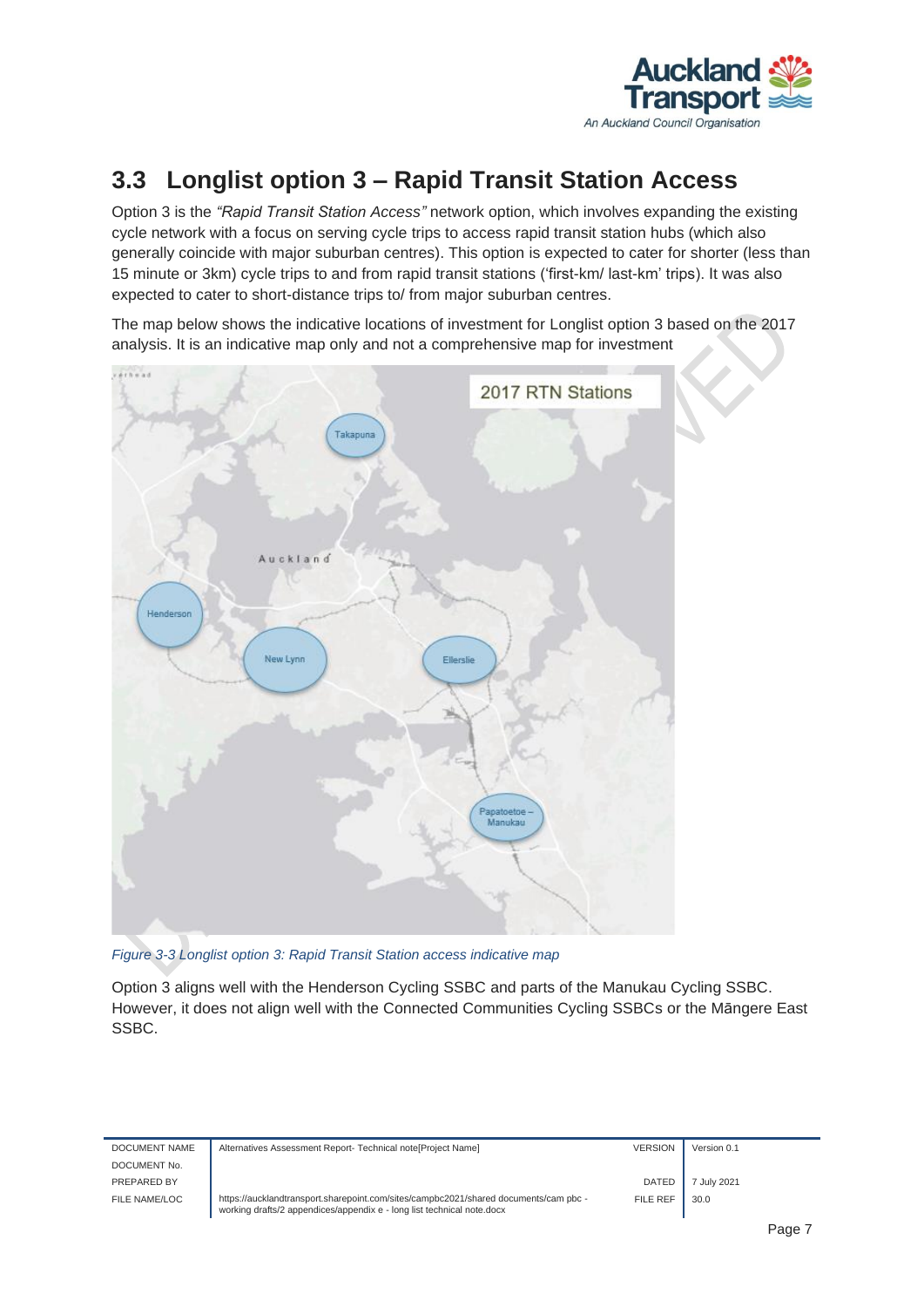

#### <span id="page-9-0"></span>**3.4 Longlist option 4 – Connections to Schools**

Option 4 is the *"Connections to Schools"* network option, which prioritises cycle network development around major clusters of primary and secondary schools. It is expected that this option would increase cycle and micromobility mode share by serving school-age children who live within 1-3km of their school. Providing for school-age children may also have added benefits of establishing cycling confidence and ridership at an early age.

The map below shows the indicative locations of investment for Longlist option 4 based on the 2017 analysis. It is an indicative map only and not a comprehensive map for investment.



*Figure 3-4 Longlist option 4: Connections to schools indicative map* 

This option aligns well with the Connected Communities Cycling SSBCs, as well as the Henderson, Manukau and Māngere East Cycling SSBCs.

| DOCUMENT NAME | Alternatives Assessment Report- Technical note[Project Name]                                                                                                   | <b>VERSION</b> | Version 0.1 |  |
|---------------|----------------------------------------------------------------------------------------------------------------------------------------------------------------|----------------|-------------|--|
| DOCUMENT No.  |                                                                                                                                                                |                |             |  |
| PREPARED BY   |                                                                                                                                                                | <b>DATED</b>   | July 2021   |  |
| FILE NAME/LOC | https://aucklandtransport.sharepoint.com/sites/campbc2021/shared documents/cam pbc -<br>working drafts/2 appendices/appendix e - long list technical note.docx | FILE REF       | 30.0        |  |
|               |                                                                                                                                                                |                |             |  |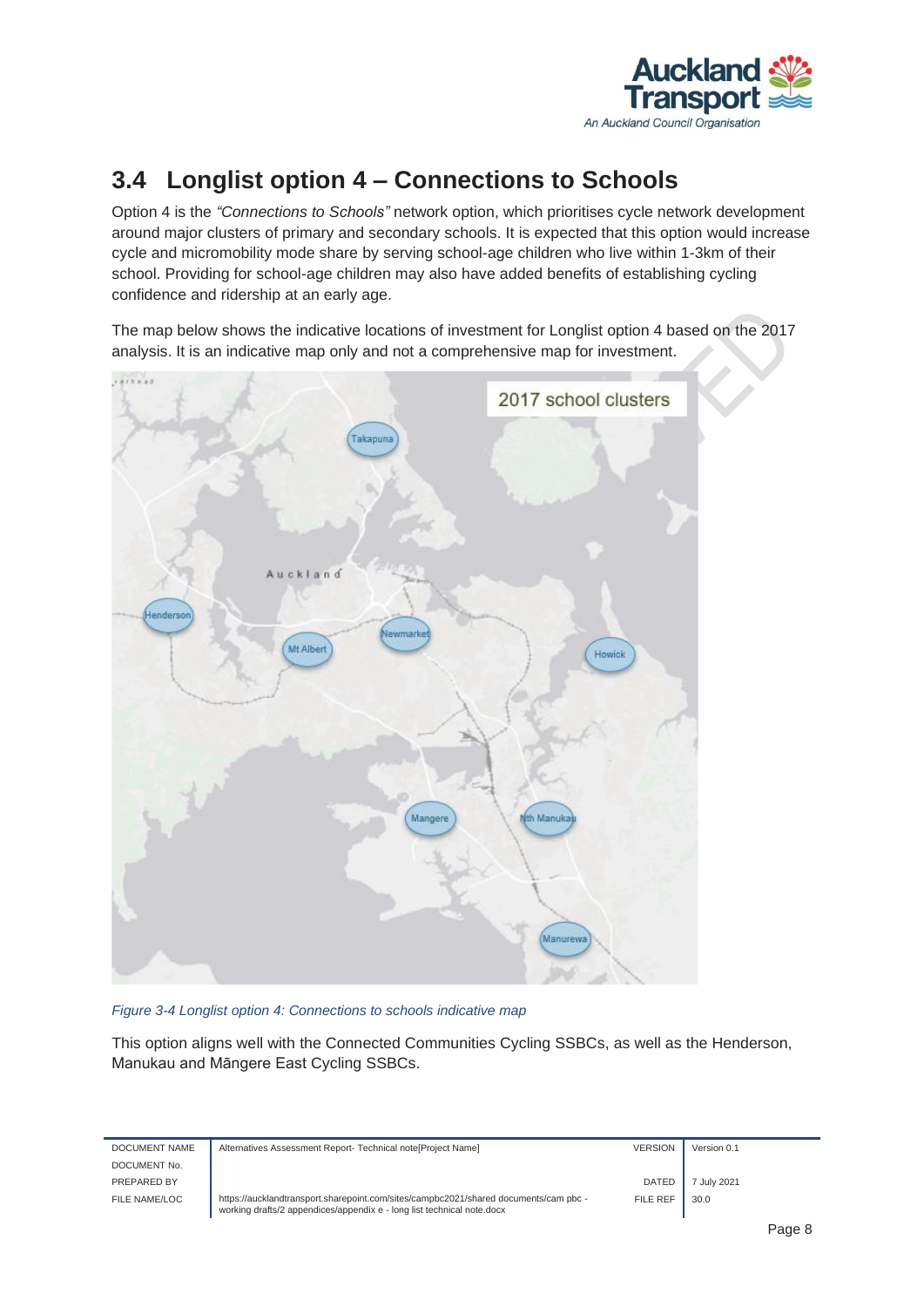

#### <span id="page-10-0"></span>**3.5 Longlist option 5 – Showcase Demonstration Neighbourhoods**

Option 5 is the *"Showcase Demonstration Neighbourhoods"* network option, which involves focusing cycle network investment on a selection of 'demonstration neighbourhoods' where a safe cycling environment is provided within distinct residential neighbourhoods. It is expected that this option would serve as a demonstration of the potential to improve residential street environments for cycling while increasing supporting growth in short-distance cycling trips within the neighbourhoods treated.

The map below shows the indicative locations of investment for Longlist option 5 based on the 2017 analysis. It is an indicative map only and not a comprehensive map for investment.



*Figure 3-5 Longlist option 5: Showcase demonstration neighbourhoods indicative map*

Option 5 aligns well with parts of the Connected Communities Cycling SSBC, as well as the Māngere East and Manukau Cycling SSBCs, but not the Henderson Cycling SSBC.

| DOCUMENT NAME | Alternatives Assessment Report- Technical note [Project Name]                                                                                                  | <b>VERSION</b> | Version 0.1 |
|---------------|----------------------------------------------------------------------------------------------------------------------------------------------------------------|----------------|-------------|
| DOCUMENT No.  |                                                                                                                                                                |                |             |
| PREPARED BY   |                                                                                                                                                                | <b>DATED</b>   | 7 July 2021 |
| FILE NAME/LOC | https://aucklandtransport.sharepoint.com/sites/campbc2021/shared documents/cam pbc -<br>working drafts/2 appendices/appendix e - long list technical note.docx | FILE REF       | 30.0        |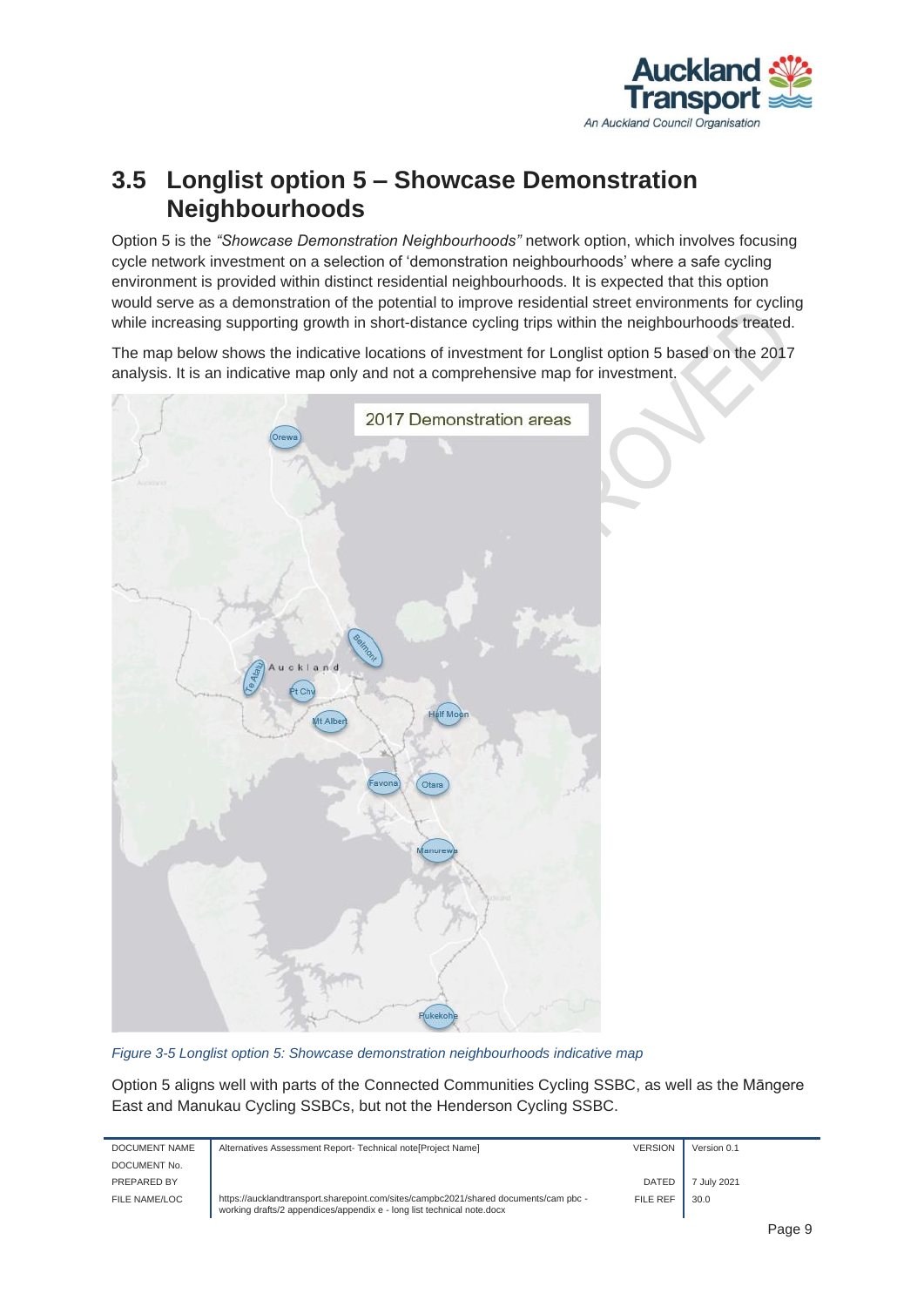

#### <span id="page-11-0"></span>**3.6 Longlist option 6 – Metropolitan Centres and Satellite Towns**

This option is the *"Metropolitan Centres and Satellite Towns"* network option, which involves focussing on improving access for cycling and micromobility within the metropolitan centres of Albany, Takapuna, Westgate, Henderson, Newmarket, Central City, Sylvia Park, Botany, Manukau, and Papakura, as well as the satellite towns of Pukekohe and Warkworth. This option would focus on supporting growth and densification within these centres through the provision of safe cycling facilities that attract cycle and micromobility uptake.



*Figure 3-6 Longlist option 6: Metropolitan centres and satellite towns indicative map*

Option 6 aligns well with the Henderson Cycling SSBC, as well as parts of the Connected Communities Cycling SSBC, Māngere East and Manukau Cycling SSBCs.

| DOCUMENT NAME | Alternatives Assessment Report- Technical note [Project Name]                                                                                                  | <b>VERSION</b> | Version 0.1 |
|---------------|----------------------------------------------------------------------------------------------------------------------------------------------------------------|----------------|-------------|
| DOCUMENT No.  |                                                                                                                                                                |                |             |
| PREPARED BY   |                                                                                                                                                                | <b>DATED</b>   | 7 July 2021 |
| FILE NAME/LOC | https://aucklandtransport.sharepoint.com/sites/campbc2021/shared documents/cam pbc -<br>working drafts/2 appendices/appendix e - long list technical note.docx | FILE REF       | 30.0        |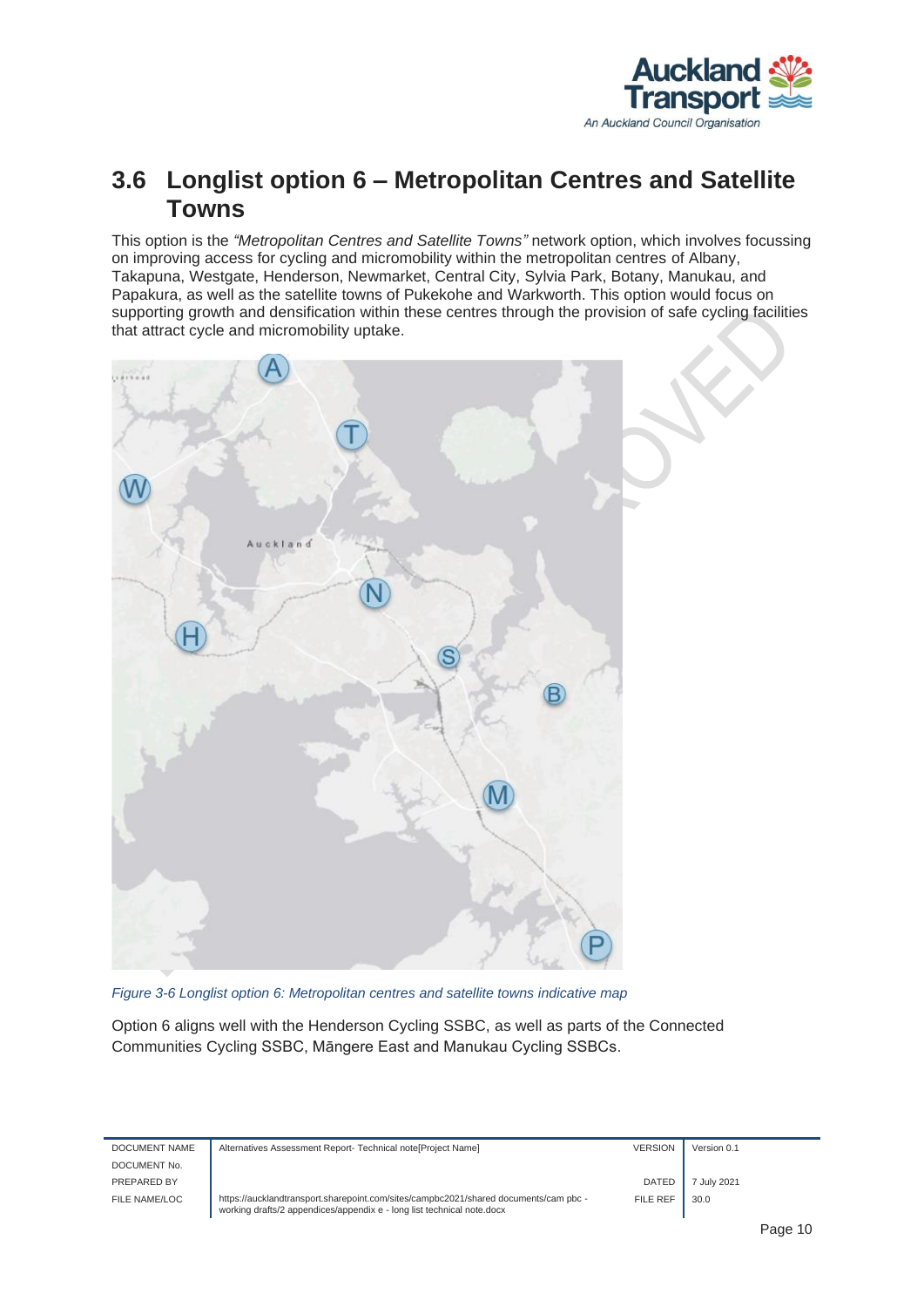

### <span id="page-12-0"></span>**4 Longlist assessment**

#### <span id="page-12-1"></span>**4.1 Assessment method**

The longlist has been assessed using the Waka Kotahi Early Assessment Sieving Tool (EAST) and using the 2017 PBC assessment as a starting point.

The 2017 assessment has been updated in the following ways:

- New investment objectives have been assessed; and
- New longlist options.

#### <span id="page-12-2"></span>**4.2 Assessment results**

The EAST including assessment of achievability, cost, climate change, environmental and social screening. The full EAST results are appended, a summary is presented in [Table 4-1.](#page-13-0)

The City Centre and Central Isthmus option scored poorly against the investment objectives because it would be unlikely to contribute much beyond the Do Minimum (Reference Cases) which includes committed and planned projects in the city centre and central isthmus such as the Urban Cycleway Programme, some Connected Communities Corridors and its Cycling SSBC, Access for Everyone and Light Rail. Furthermore, it scored poorly when equity was considered because it serves the more affluent areas of Auckland that already have good travel choice by public transport, as well as the highest concentration of cycle facilities.

However, there is a risk of potential gaps in the city centre and central isthmus if the committed and planned included in the Do Minimum do not go ahead or deliver safe cycle facilities as currently expected. Therefore, there is a need for the shortlist option development to examine gaps in the city centre and central isthmus and establish contingency / risk funding at the programme level.

| DOCUMENT NAME | Alternatives Assessment Report- Technical note[Project Name]                                                                                                   | <b>VERSION</b> | Version 0.1 |  |
|---------------|----------------------------------------------------------------------------------------------------------------------------------------------------------------|----------------|-------------|--|
| DOCUMENT No.  |                                                                                                                                                                |                |             |  |
| PREPARED BY   |                                                                                                                                                                | DATED          | 7 July 2021 |  |
| FILE NAME/LOC | https://aucklandtransport.sharepoint.com/sites/campbc2021/shared documents/cam pbc -<br>working drafts/2 appendices/appendix e - long list technical note.docx | FILE REF       | 30.0        |  |
|               |                                                                                                                                                                |                |             |  |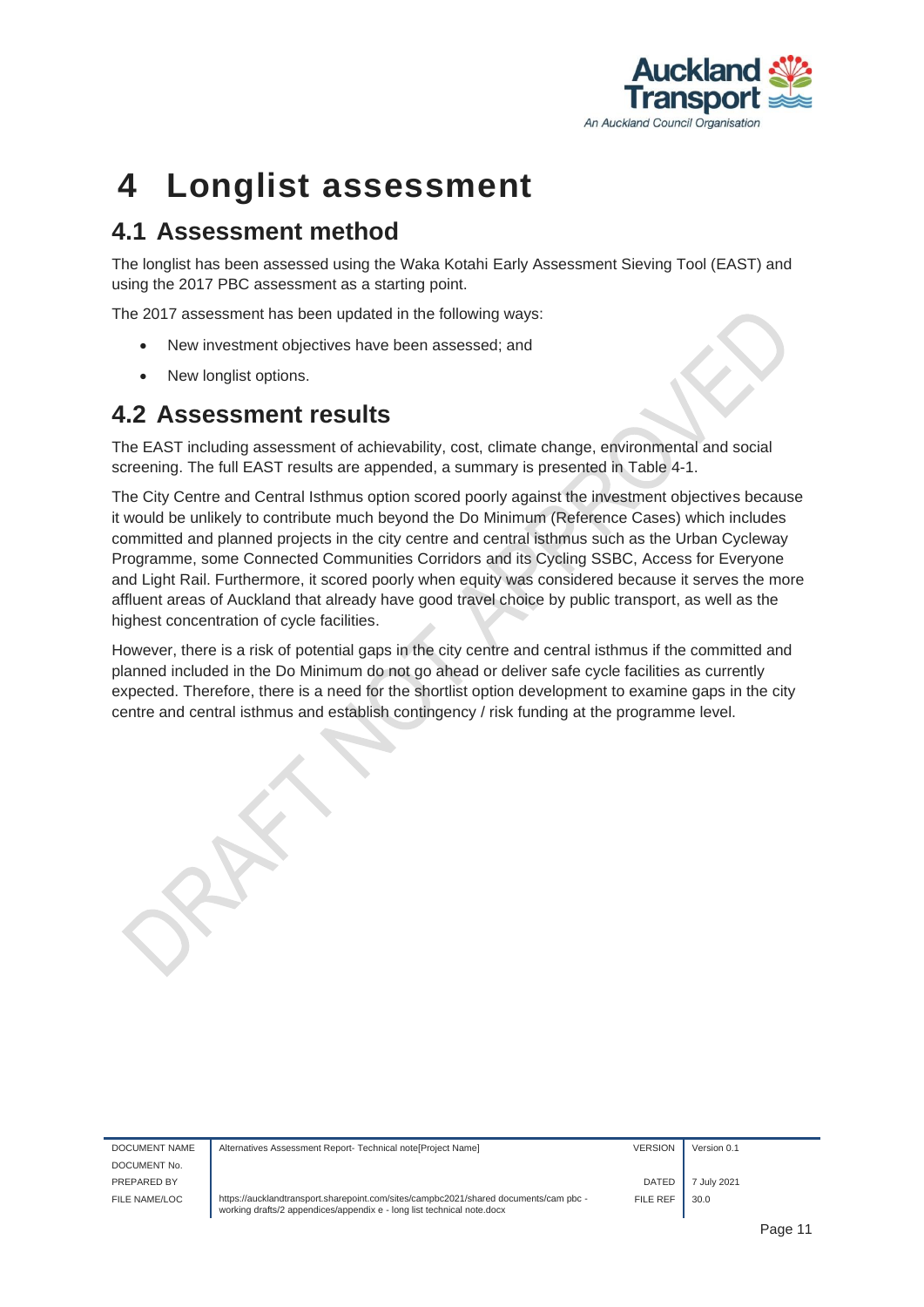

#### *Table 4-1 Longlist assessment results summary*

| Table 4-1 Longlist assessment results summary |                                              |                                                              |                                                       |                                                                                                                                   |                                        |                                                                         |                                                                                                                                                                                                                                                                                                                                                                                                                                                                                                                                                                        |                                   |
|-----------------------------------------------|----------------------------------------------|--------------------------------------------------------------|-------------------------------------------------------|-----------------------------------------------------------------------------------------------------------------------------------|----------------------------------------|-------------------------------------------------------------------------|------------------------------------------------------------------------------------------------------------------------------------------------------------------------------------------------------------------------------------------------------------------------------------------------------------------------------------------------------------------------------------------------------------------------------------------------------------------------------------------------------------------------------------------------------------------------|-----------------------------------|
|                                               | <b>Option details</b>                        |                                                              |                                                       | <b>Investment objective</b>                                                                                                       |                                        |                                                                         | <b>Summary of decision made</b>                                                                                                                                                                                                                                                                                                                                                                                                                                                                                                                                        |                                   |
| ID                                            | <b>Option</b>                                | <b>Reduce</b><br>deaths<br>and<br><b>serious</b><br>injuries | <b>Increase</b><br>cycle mode<br>share by<br>distance | <b>Increase</b><br>opportunities<br>accessible<br>within 15<br>minutes for<br>people with<br>low levels of<br>transport<br>choice | <b>Increase</b><br>rate of<br>delivery | <b>Key risks</b>                                                        | <b>Summary of decision made</b>                                                                                                                                                                                                                                                                                                                                                                                                                                                                                                                                        | <b>Progress or</b><br>discontinue |
|                                               | Regional<br>routes and<br>connections        | $\overline{\mathcal{A}}$                                     | 3                                                     | 3                                                                                                                                 | 3                                      | Cost, deliverability<br>(i.e. consenting<br>and constructions<br>risks) | Likely to have more technical and<br>consenting issues than low traffic street<br>type approaches because of more<br>infrastructure and potential for outside<br>roadway. Likely to be expensive.                                                                                                                                                                                                                                                                                                                                                                      | Progress                          |
| $\overline{2}$                                | <b>City Centre</b><br>and central<br>isthmus | $\overline{2}$                                               | $\overline{2}$                                        | 3                                                                                                                                 | 3                                      | Cost, deliverability<br>(i.e. consenting<br>and constructions<br>risks) | Discard for feasibility and equity issues.<br>City centre likely to need substantially<br>more streetscape type interventions<br>than other areas, so some technical and<br>consenting difficulties. Likely to be<br>expensive for permanent works. Do min<br>has a lot happening in city centre (light<br>rail, Connected Communities). Equity<br>issues (i.e. serves mostly more affluent<br>areas that already have good travel<br>choice). But there is a risk of gaps in the<br>central city especially if do min works<br>don't continue as expected. Therefore, | <b>Discontinue</b>                |

<span id="page-13-0"></span>

| DOCUMENT NAME | Alternatives Assessment Report- Technical note[Project Name]                                                                                                   | <b>VERSION</b> | Version 0.1 |
|---------------|----------------------------------------------------------------------------------------------------------------------------------------------------------------|----------------|-------------|
| DOCUMENT No.  |                                                                                                                                                                |                |             |
| PREPARED BY   |                                                                                                                                                                | DATED          | 7 July 2021 |
| FILE NAME/LOC | https://aucklandtransport.sharepoint.com/sites/campbc2021/shared documents/cam pbc -<br>working drafts/2 appendices/appendix e - long list technical note.docx | FILE REF       | 30.0        |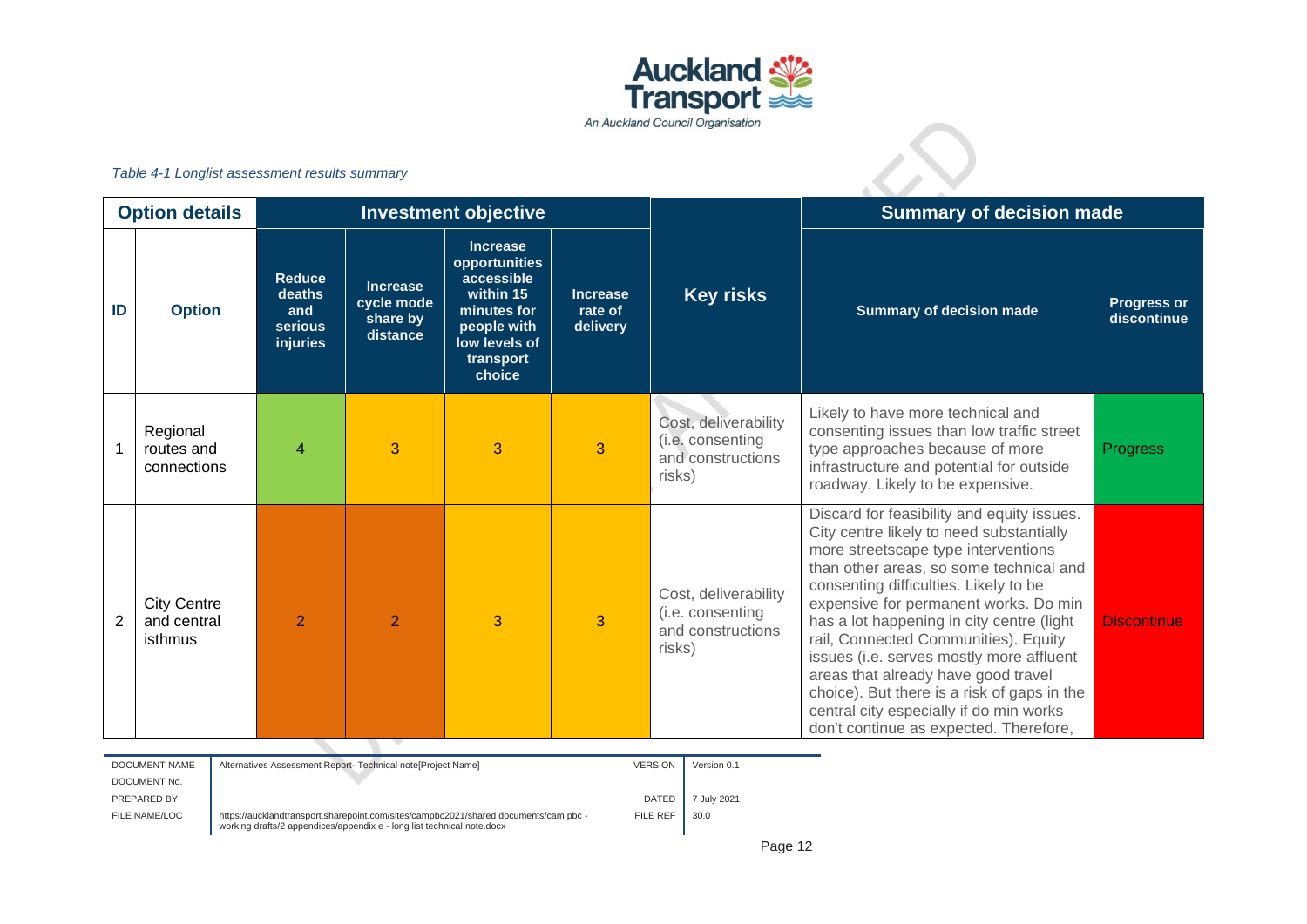

|                         |                                                |                        |                |                |   |                                                                         | need to examine gaps in shortlist.                                                                                                                                                    |                    |
|-------------------------|------------------------------------------------|------------------------|----------------|----------------|---|-------------------------------------------------------------------------|---------------------------------------------------------------------------------------------------------------------------------------------------------------------------------------|--------------------|
| 3                       | Rapid Transit<br><b>Station Access</b>         | $\overline{3}$         | 3              | 4              | 3 | Cost, deliverability<br>(i.e. consenting<br>and constructions<br>risks) | Likely to have some technical difficulties<br>like option 1 Could target lower socio-<br>economic areas                                                                               | <b>Progress</b>    |
| $\overline{\mathbf{4}}$ | Connections to<br>schools                      | 3                      | 3              | $\overline{5}$ | 4 | public acceptance<br>(e.g. issues with<br>Onehunga)                     | Lower cost option than option 1 and<br>easier technically to deliver.                                                                                                                 | <b>Progress</b>    |
| 5                       | Showcase<br>Demonstration<br>neighbourhood     | $\overline{2}$         | $\overline{2}$ | 3              | 4 | public acceptance<br>(e.g. issues with<br>Onehunga)                     | Discard for low Investment objective<br>scores. Lower cost option than option 1<br>and easier technically to deliver<br>(although some risk of public<br>acceptance).                 | <b>Discontinue</b> |
| 6                       | Metropolitan<br>centres and<br>satellite towns | $\boldsymbol{\Lambda}$ | 3              | 4              | 3 | Cost, deliverability<br>(i.e. consenting<br>and constructions<br>risks) | Likely to have some technical difficulties<br>like option 1. Could target lower socio-<br>economic areas. Lots of cross over with<br>other option (e.g. metro centres also on<br>RTN) | <b>Progress</b>    |
|                         |                                                |                        |                |                |   |                                                                         |                                                                                                                                                                                       |                    |
|                         |                                                |                        |                |                |   |                                                                         |                                                                                                                                                                                       |                    |

| DOCUMENT NAME | Alternatives Assessment Report- Technical note[Project Name]                                                                                                   | <b>VERSION</b>  | Version 0.1 |
|---------------|----------------------------------------------------------------------------------------------------------------------------------------------------------------|-----------------|-------------|
| DOCUMENT No.  |                                                                                                                                                                |                 |             |
| PREPARED BY   |                                                                                                                                                                | DATED           | 7 July 2021 |
| FILE NAME/LOC | https://aucklandtransport.sharepoint.com/sites/campbc2021/shared documents/cam pbc -<br>working drafts/2 appendices/appendix e - long list technical note.docx | <b>FILE REF</b> | 30.0        |